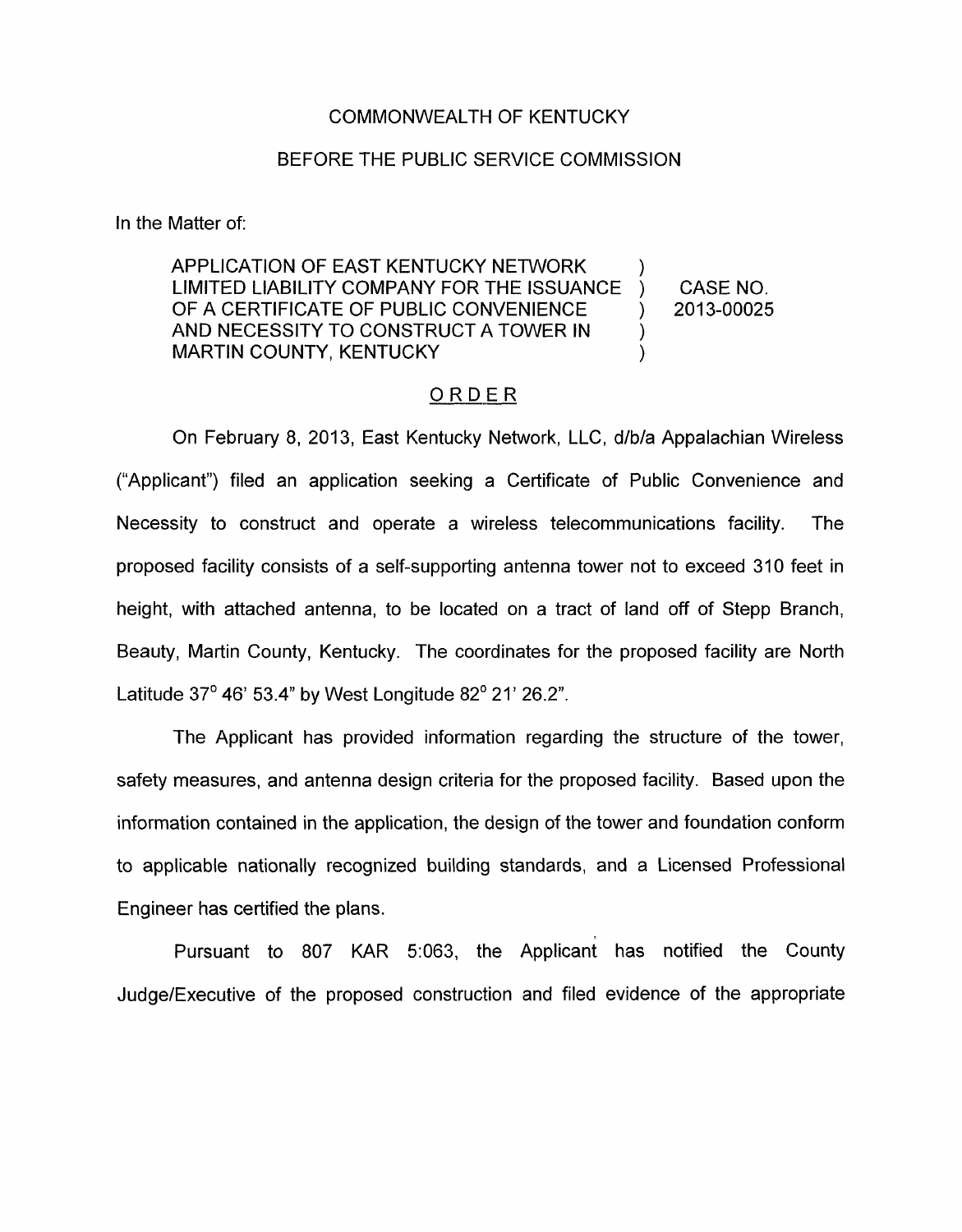notices provided pursuant to 807 KAR 5:063. The notices solicited comments and informed the recipients of their right to request intervention. On February 25, 2013, the Commission received a letter from Bethany L. Bowersock on behalf of Lauren Land Company requesting additional time to review the proposed access road and tower location indicated in the application to determine the impact of the proposed construction on Lauren Land Company's coal mining operations in the area. The Commission issued a response letter on March 19, 2013, giving Lauren Land Company ten days to request full intervention in this proceeding if further participation was required. To date the Commission has received no additional correspondence related to this matter.

The Applicant has filed applications with the Federal Aviation Administration ("FAA") and the Kentucky Airport Zoning Commission ("KAZC") seeking approval for the construction and operation of the proposed facility. Both decisions are pending.

The Commission, having considered the evidence of record and being otherwise sufficiently advised, finds that the Applicant has demonstrated that a facility is necessary to provide adequate utility service and that, therefore, a Certificate of Public Convenience and Necessity to construct the proposed facility should be granted.

Pursuant to KRS 278.280, the Commission is required to determine proper practices to be observed when it finds, upon complaint or on its own motion, that the facilities of any utility subject to its jurisdiction are unreasonable, unsafe, improper, or insufficient. To assist the Commission in its efforts to comply with this mandate, the Applicant should notify the Commission if it does not use this antenna tower to provide

-2- Case No. 2013-00025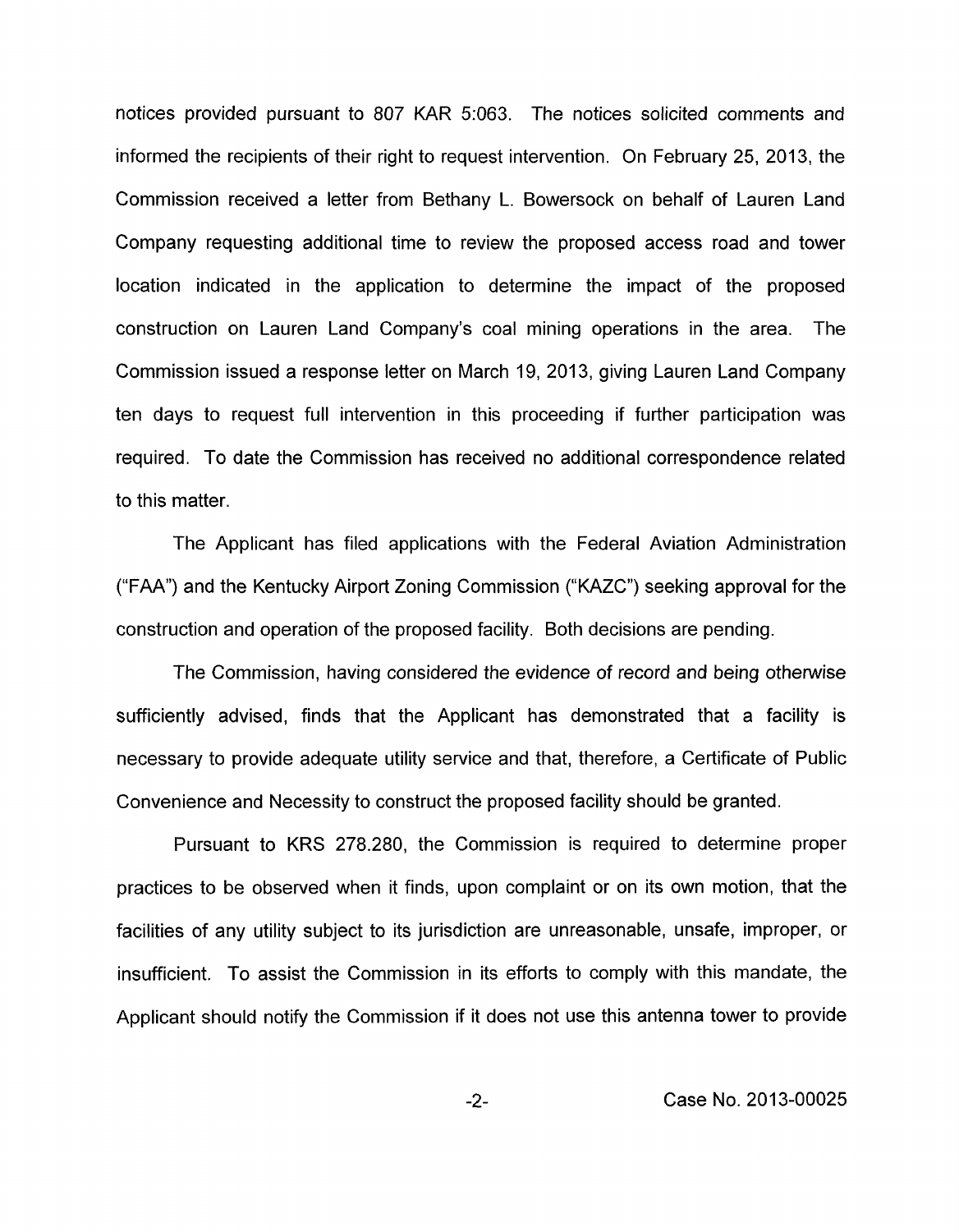service in the manner set out in its application and this Order. Upon receipt of such notice, the Commission may, on its own motion, institute proceedings to consider the proper practices, including removal of the unused antenna tower, which should be observed by the Applicant.

IT **IS** THEREFORE ORDERED that:

1. The Applicant is granted a Certificate of Public Convenience and Necessity to construct a wireless telecommunications facility. The proposed facility consists of a self-supporting antenna tower not to exceed 310 feet in height, with attached antenna, and is to be located on a tract of land off of Stepp Branch, Beauty, Martin County, Kentucky. The coordinates for the proposed facility are North Latitude 37' 46' 53.4" by West Longitude 82' 21' 26.2".

2. The Applicant shall file a copy of the final decisions regarding the pending FAA and KAZC applications for the proposed construction within 10 days of receiving the decisions.

3. The Applicant shall immediately notify the Commission in writing if, after the antenna tower is built and utility service is commenced, the tower is not used for a period of three months in the manner authorized by this Order.

4. Documents filed, if any, in the future pursuant to ordering paragraphs 2 and 3 herein shall reference this case number and shall be retained in the utility's general correspondence files.

-3- Case No. 2013-00025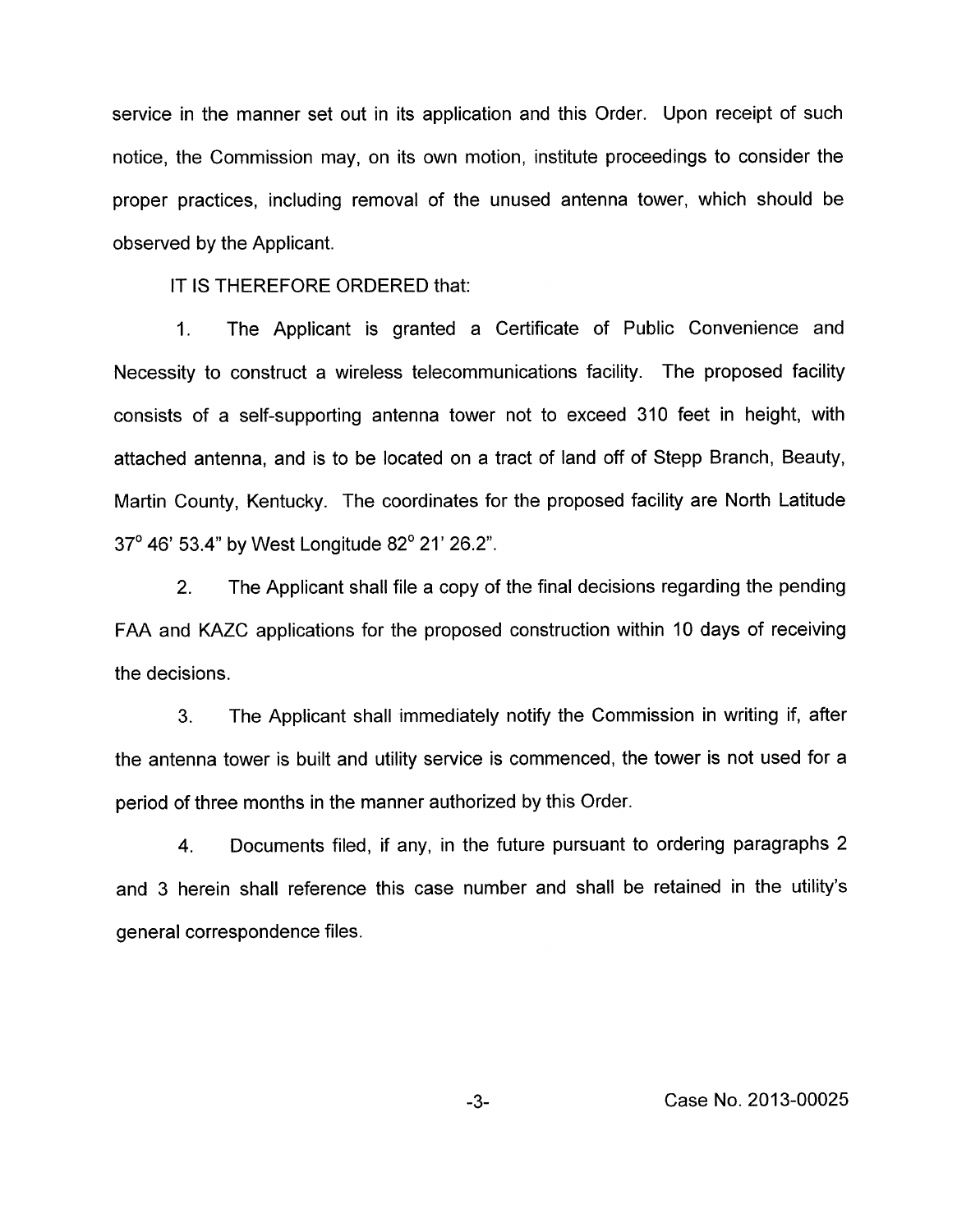By the Commission



**ATTES** Executive/Director

Case No. 2013-00025